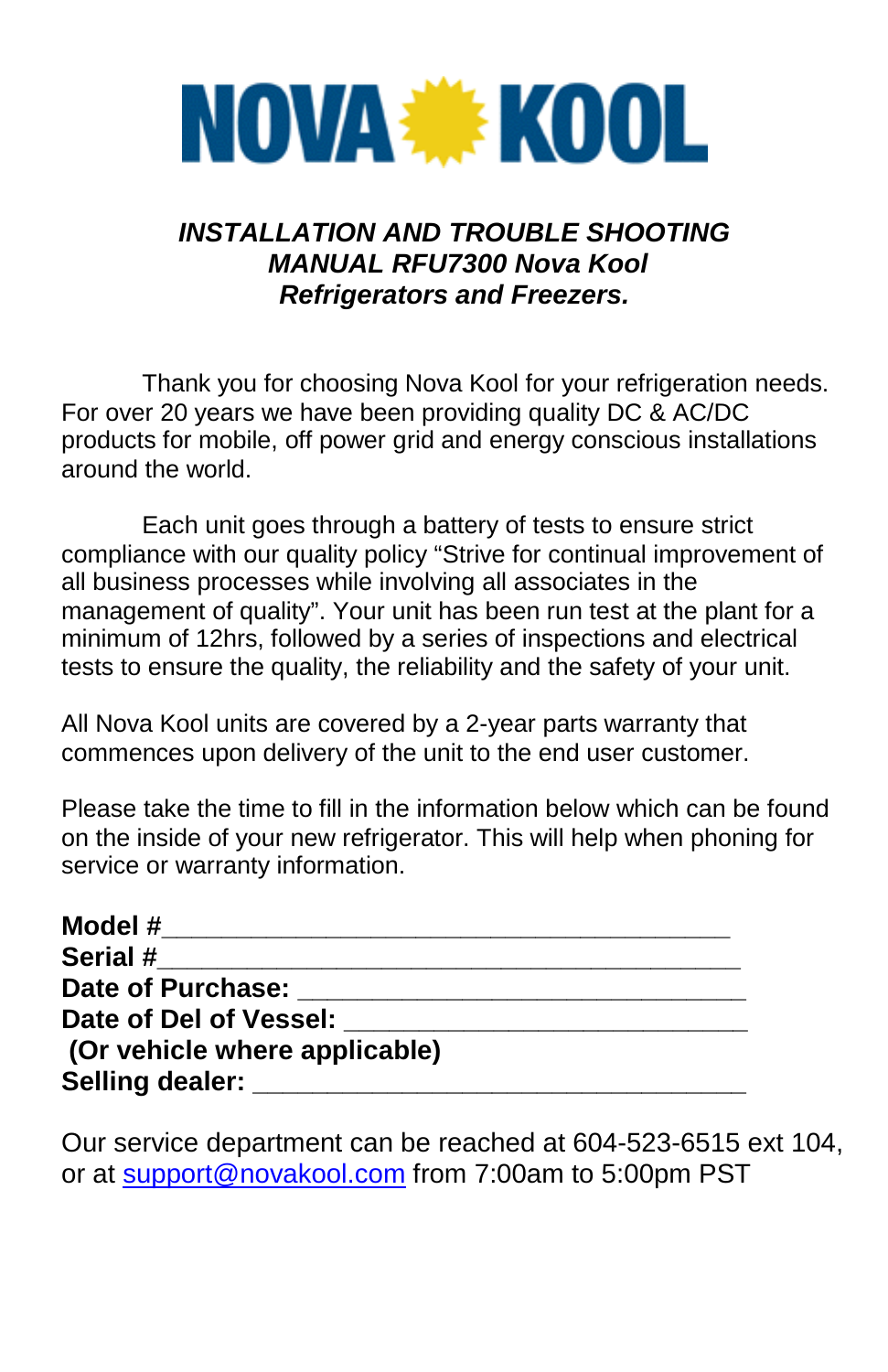## **Thermostat operation:**

All Nova Kool units are supplied with a wide range thermostat that is designed to sense the evaporator (cold plate) temperature. The coldest position on the thermostat is reached by turning the knob to the right (clockwise); conversely turning the thermostat knob to the left (counterclockwise) yields a warmer setting.

The OFF position is reached by turning hard counterclockwise past the click. The reference point is shown with at indicator sticker beside the knob.



#### **Start-up:**

The unit is ready to run as shipped. After following the electrical installation information found in this manual, turn the power on and set the thermostat between 3 and 4. You can make further adjustments to suit your personal requirements after the box has cooled down. Allow the refrigerator to come down to temperature before loading with product. Setting the thermostat to a higher setting i.e. 7, will not decrease the time required for the unit to cool down to its normal operating temperature. AC/DC units cool at the same rate on DC as on AC.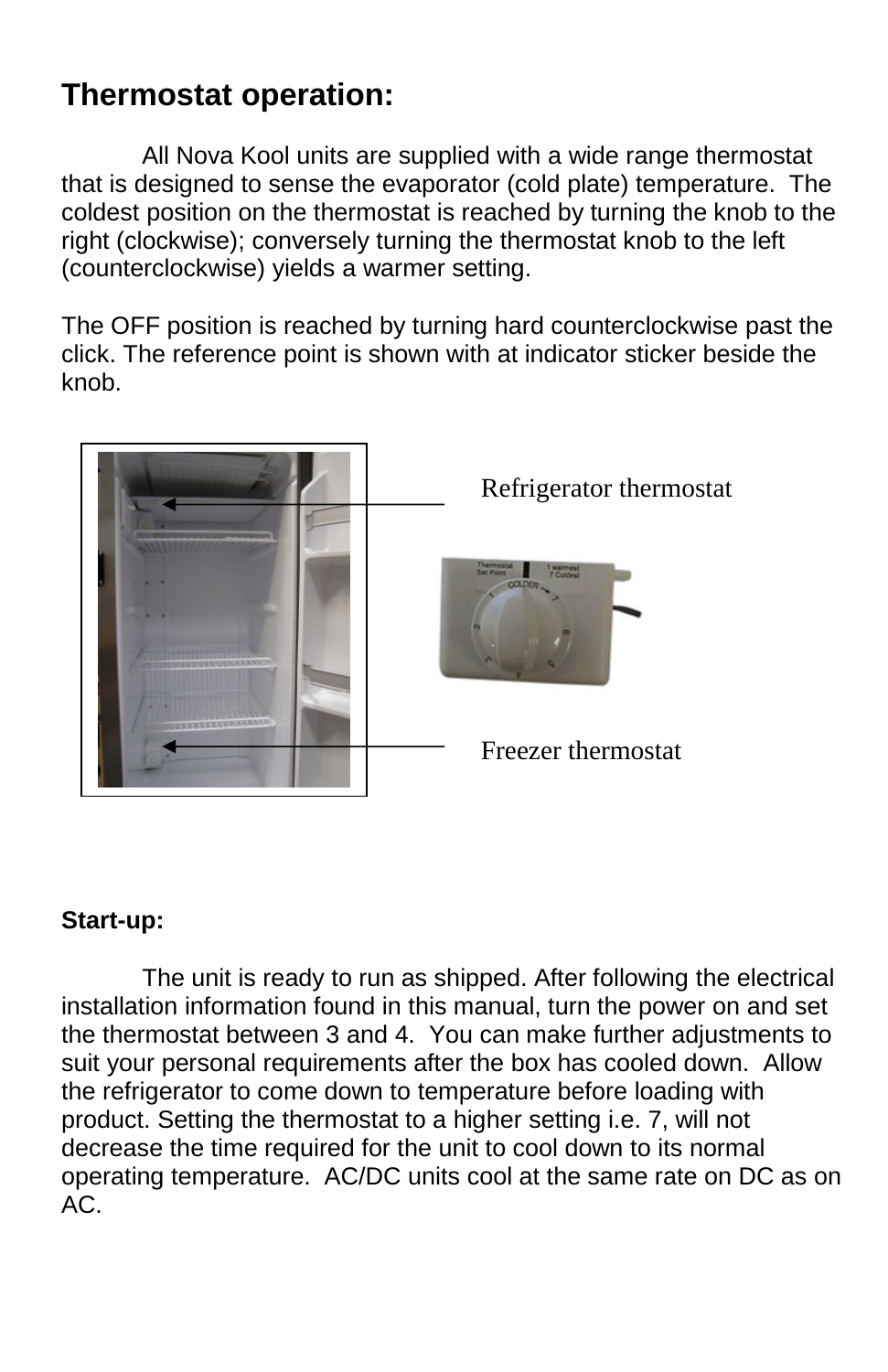**Defrost & Cleaning:**

#### **Very Important: After defrosting or while the unit is not running you must leave the doors open to allow the refrigerator and freezer to dry out. Leaving the doors closed could increase premature rusting or mold to build up inside the unit.**

The frequency of defrost is dependant on the number of door openings, the ambient temperature and the humidity level. Typically, it is a good practice to defrost once there is  $\frac{1}{4}$ " of frost buildup on either side of the evaporator (cold plate). When defrosting, the unit is shut off at either the breaker panel or by turning the thermostat

counterclockwise to the OFF (0) position. Prop the door open. We suggest placing a towel in the bottom of the refrigerator to catch excess moisture.

#### **Speeding up the process with a knife or scraper is strongly discouraged due to the likelihood of rupturing**

**the refrigerant circuit; in the event this happens give us a call 604-523-6515 ext.104.**

Now that the unit has been defrosted, the interior can be clean with a non-abrasive cleaner. Do not use "brilo" or "sos" type brasive pads, as they will score the surfaces. Baking soda is recommended.



## **Installation Considerations:**

## **1. Ventilation:**

Ventilation should be one of your first major installation considerations. All refrigerators, regardless of make, are heat transfer machines which transfer heat from the inside of the box thru the evaporator, compressor and refrigerant to the condenser on the outside of the box, to be dissipated to the air. The cavity where the condenser is located MUST be adequately ventilated.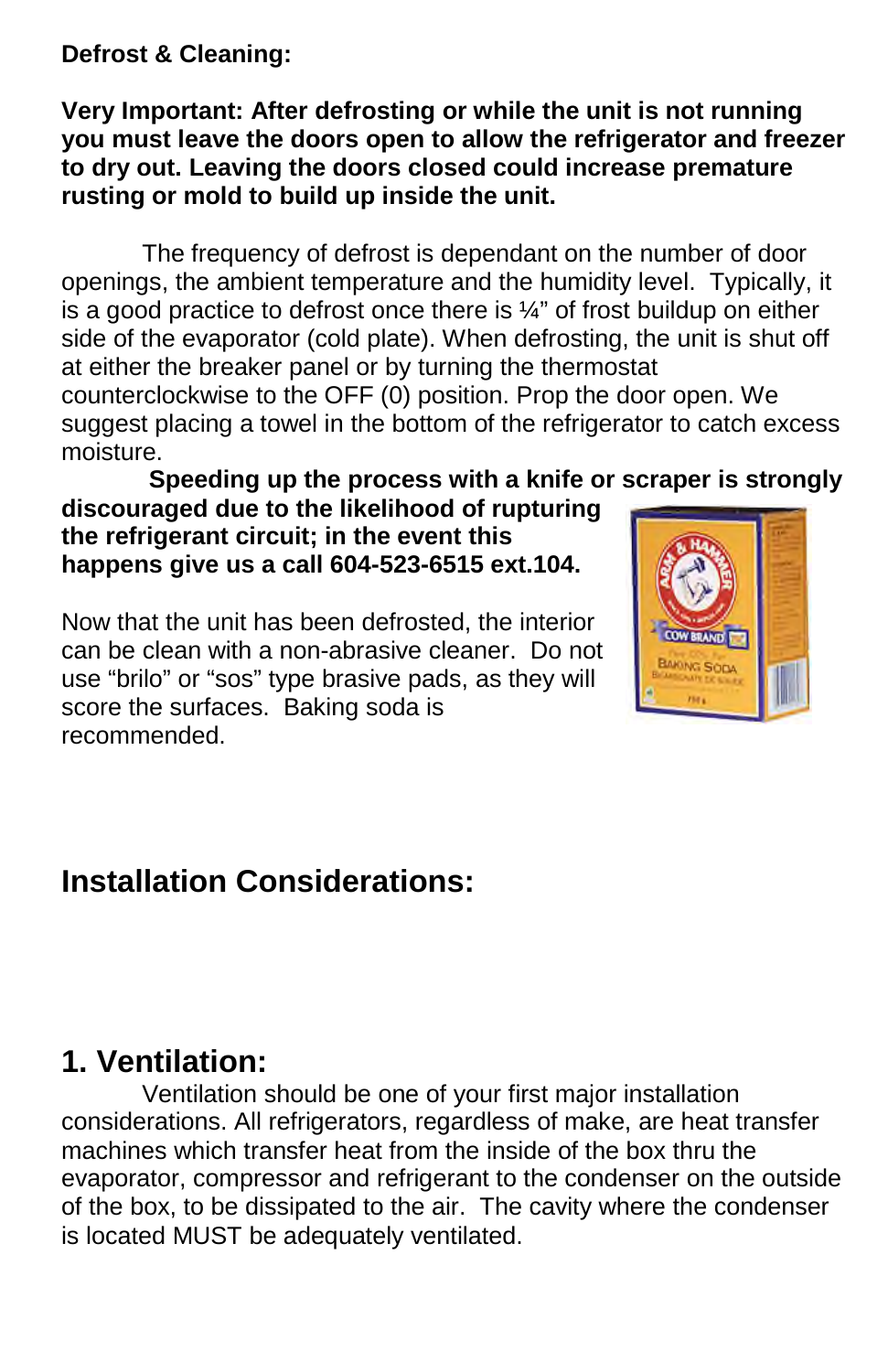



The ventilation on this unit is blown out the front grill by fans installed in the unit. The most efficient ventilation design is for the back to be open to allow cooler air to be drawn over the condensers and out through the front.

Over time the condensers may become plugged with lint, hair or dirt. To clean remove the unit and gently brush or vacuum with a soft brush in an up and down motion. Do not brush left and right (against the grain) as the condenser fins may bend and limit air flow**.**



Use a soft brush to clean condenser, using an up and down action gently removing surface dirt.





To remove module loosen philips head screw located on the left side of the module, and pull module straight out.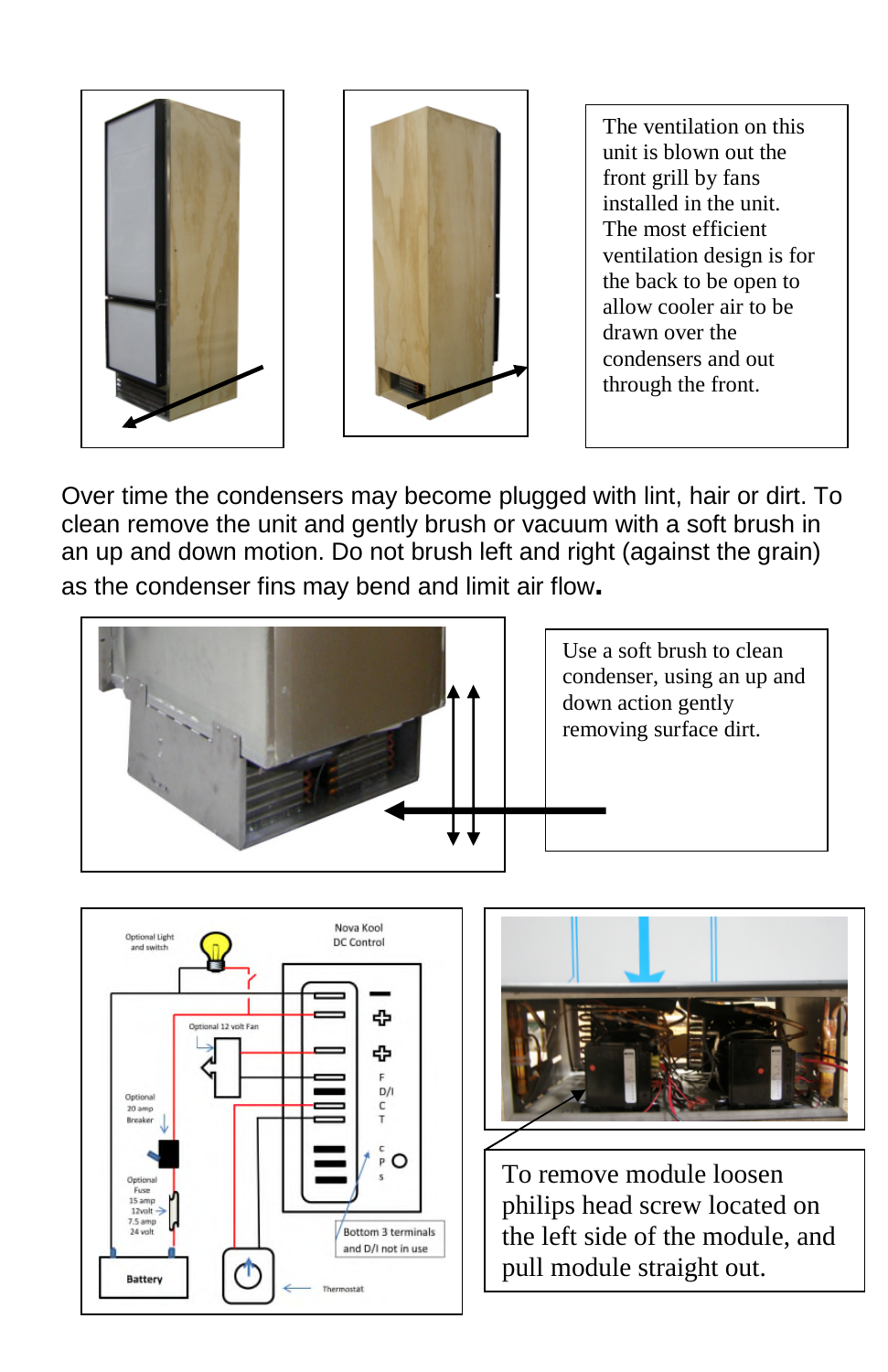## **2. Electrical:**

When fitted with the optional AC/DC module, both AC & DC power can be connected to the module at the same time. The unit will always run on AC when AC is available. Should the AC be disconnected there is a 1 minute time delay before the unit continues running on DC. If AC power is reestablished there is no delay, and the unit will immediately resume running on AC.

## **2. Electrical: (cont'd)**

The DC models are 12 & 24 VDC

The AC/DC models work on both 12 & 24 VDC as well as from 100-240 VAC 50/60hz. Both modules "auto" sense the supply voltages so no wiring adjustments are necessary other than following the guidelines for DC fuse sizing;

## **DC breaker & fuse sizing**

20-amp breaker (main switch) for both 12 & 24VDC applications 15 Amp fuse for 12VDC 7.5 Amp fuse for 24VDC

## **AC (optional) breaker and fuse sizing (100-240VAC 50/60 Hz)**

6 Amp breaker (main switch) 4 Amp fuse (included with unit)

# **3. DC Wire Sizing:**

Ensuring the correct wire sizing will eliminate premature shut down due to low DC voltage at the refrigerator**.** Please follow these guidelines.

Nova Kool product is designed to stop running at 10.6 vdc and cut back in at 11.7 vdc, to protect your batteries.

| <b>Size</b><br>AWG |          | Max length<br>Max length<br>12 vdc<br>24 vdc |     |          |         |
|--------------------|----------|----------------------------------------------|-----|----------|---------|
|                    | Gauge mm | ft.                                          | m   | ft.      | m       |
| 12                 | 2.5      | 8                                            | 2.5 | 16       | 5       |
| 12<br>10           | 6        | 13<br>20                                     | 6   | 26<br>40 | 8<br>12 |
|                    | 10       | 32                                           | 10  | 65       | 20      |

## **6. Installation into the Cabinet:**

Nova Kool publishes its cut-out dimensions so that the unit will slide easily into the hole. The dimensions allow a little extra space so that the unit can be shimmied into place as well as providing extra air space behind where required. On most models, the mounting screws are installed and covered by supplied frame plugs (see bag with owner's manual, ice cube tray & frame plugs).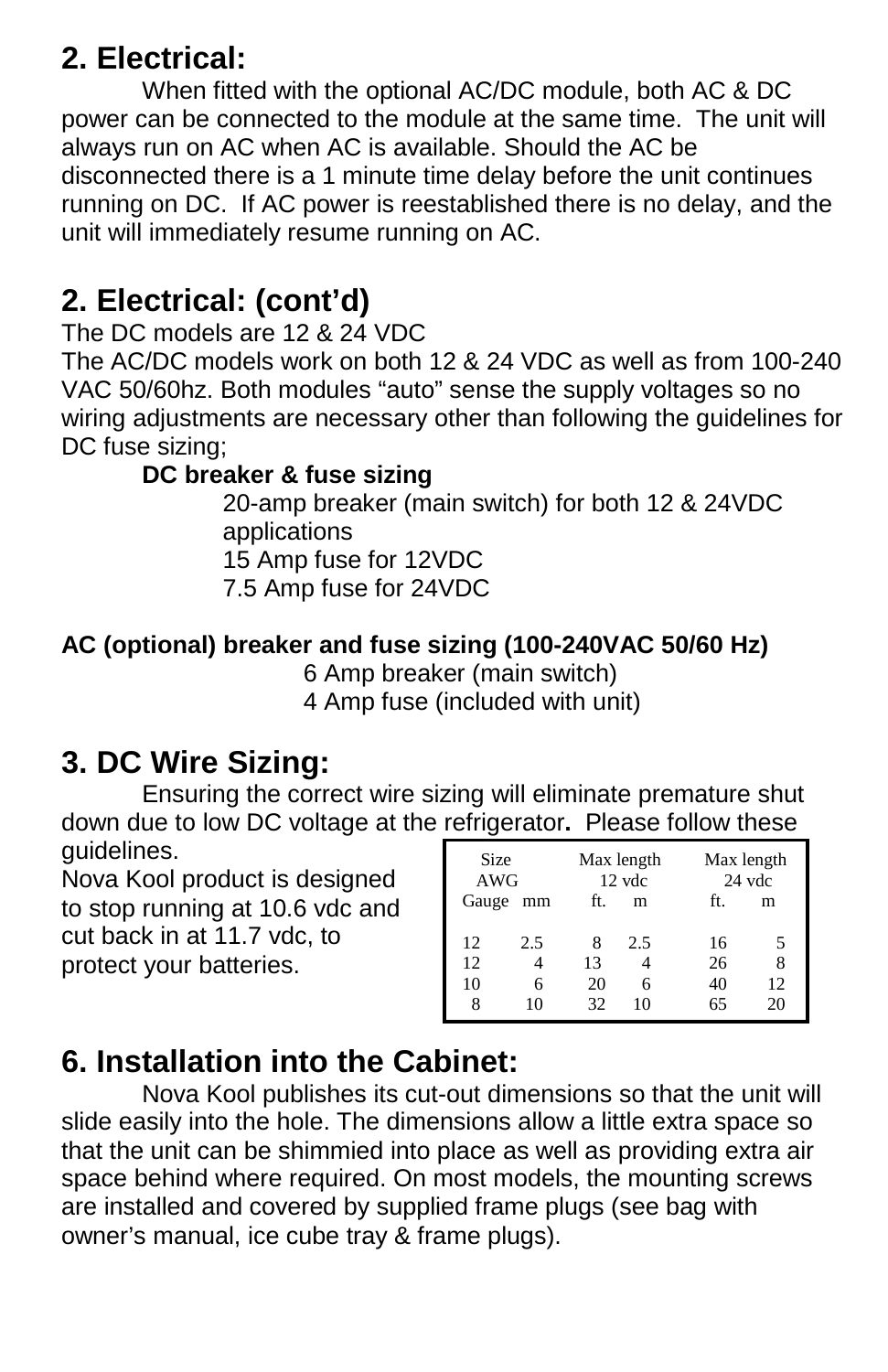## **7. Door Swing:**

Most models are shipped standard with the door hung on the right. The door swing can easily be reversed by simply removing the hinge pins and latches and installing them on the opposite side. All of the required hardware is supplied. Units can be factory ordered with the correct door swing (standard is right hinge: i.e. door swings from left to right).

## **8. Door panel:**

The decorative door panels can easily be changed to match your interior by first removing the upper hinge pin, then pulling the door out and up. The door should pull off the lower hinge pin easily. Once removed, turn the door upside down and remove the two Phillips head screws. Then, roll the bottom extrusion towards the door gasket, careful so as not to dislodge the door gasket. You will see a ¼" channel where you can slide in your panel material. (Thin door extrusion has a 1/16 channel.)

## **9. Drawer removal**

To remove the drawer from the drawer slides, pull open the drawer fully. On the left and right sliders, you will find a plastic arm which must be held down (both at the same time) to unlock the drawer while gently pulling the drawer out and away from the sliders.

To reinstall drawer carefully align the fixed slides that are screwed to the drawer with the slides in the freezer. Push the drawer closed to lock the drawer slides in place. Care must be taken when aligning the slides to each other when reinstalling.



To remove drawer push on the plastic releases on the outside of both the left and right drawer glide and gently pull the drawer towards

## **Trouble Shooting**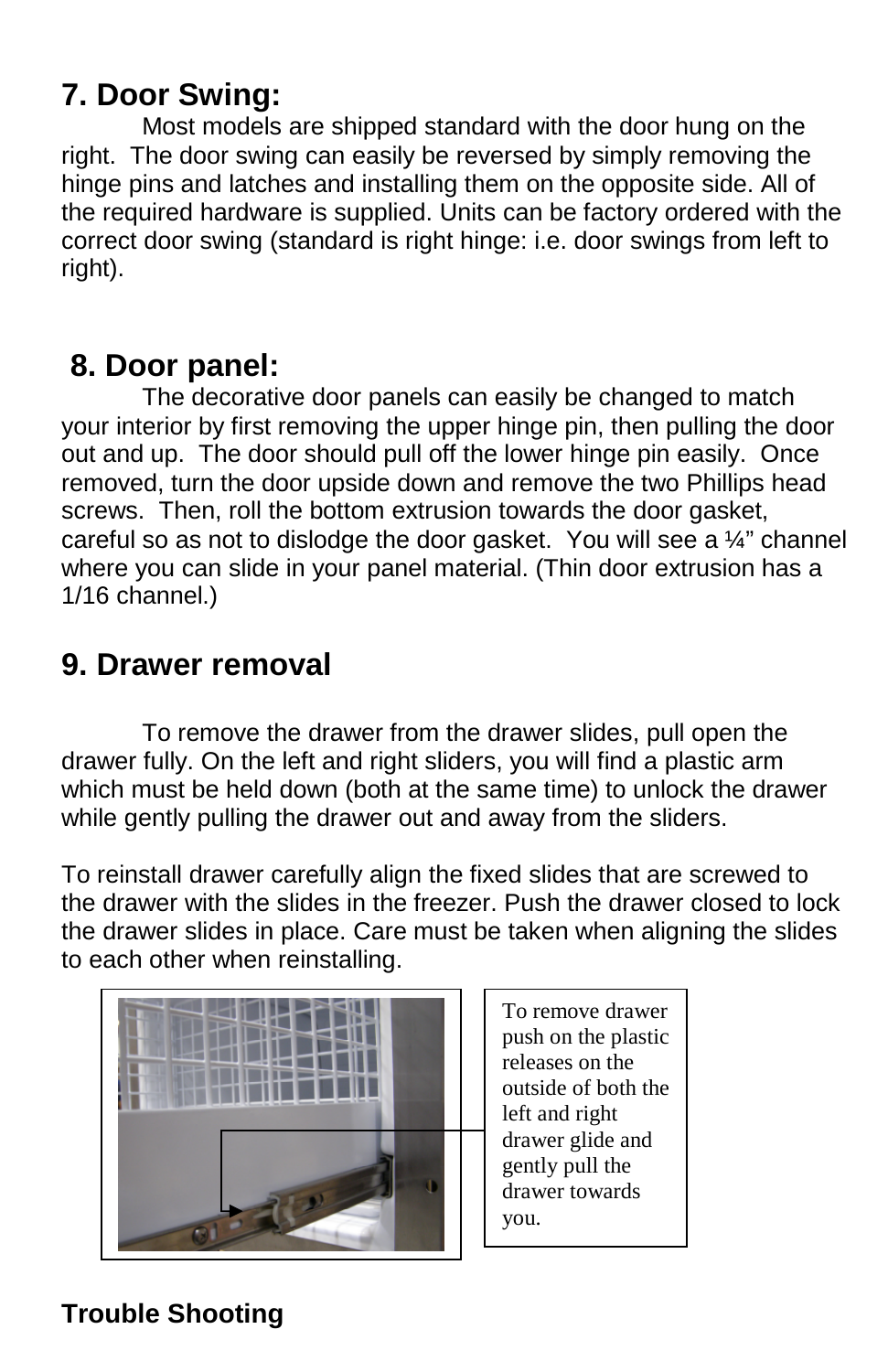# **Check DC operation first then check AC/DC starting at #17**

|                |                                                                                                                                                                                                                                                                                                          | <b>YES</b> | N <sub>O</sub> |
|----------------|----------------------------------------------------------------------------------------------------------------------------------------------------------------------------------------------------------------------------------------------------------------------------------------------------------|------------|----------------|
| 1              | Turn DC power on and turn thermostat to "7"<br>position                                                                                                                                                                                                                                                  | Go to $#2$ |                |
| $\overline{2}$ | Is the compressor running? (Put your hand on top<br>to feel slight vibration to be sure).                                                                                                                                                                                                                | Go to #14  | Go to $#3$     |
|                |                                                                                                                                                                                                                                                                                                          |            |                |
|                |                                                                                                                                                                                                                                                                                                          | Yes        | No             |
| 3              | DC Breaker is in the "on" position & optional fuse<br>is good?                                                                                                                                                                                                                                           | Go to $#5$ | Go to #4       |
| 4              | Replace fuse or turn breaker "on". Does optional<br>fuse or breaker blow?                                                                                                                                                                                                                                | Go to #6   | Go to #5       |
| 5              | Check voltage at the refrigerator "+" & "-" terminals<br>on the black module. Is it over<br>12.2 vdc? (or 24.5vdc where applicable)                                                                                                                                                                      | Go to #7   | Go to #6       |
| 6              | Check batteries, wiring and connections to the<br>refrigerator for fault, corrosion, proper wire sizing<br>and correct the problem.                                                                                                                                                                      | Go to #1   |                |
| 7              | Put a jumper wire between terminals "C" & "T". Is<br>the compressor running now?                                                                                                                                                                                                                         | Go to #11  | Go to #8       |
| 8              | Disconnect power. Remove electronic module<br>(Philips screw beside terminal designation label will<br>require removal). Disconnect the plug. Measure<br>resistance (ohms) between each of the three<br>compressor terminal pins. Is the measured<br>resistance APPROXIMATELY the same?(it should<br>(be | Go to #9   | Go to #10      |
| 9              | Replace Electronic Module.                                                                                                                                                                                                                                                                               | Go to #1   |                |
| 10             | Have compressor replaced by qualified appliance<br>technician who has the ability to evacuate and<br>recharge the system. This is seldom necessary so<br>please be sure and if possible contact Nova Kool<br>for further instruction beforehand.                                                         |            |                |
| 11             | Check wiring to thermostat with ohm meter to<br>ensure there is continuity. (No broken or damaged<br>wires or connectors). Is the wiring & speed resistor<br>(if so equipped) okay?                                                                                                                      | Go to #13  | Go to #12      |
| 12             | Disconnect power. Repair or replace wiring or<br>speed resistor (if so equipped) as necessary                                                                                                                                                                                                            | Go to #1   |                |
| 13             | Replace thermostat.                                                                                                                                                                                                                                                                                      | Go to #1   |                |
| 14             | Have refrigerator in a well ventilated area (i.e. on<br>cabin floor). After an hour is it refrigerating?                                                                                                                                                                                                 | Go to #15  | Go to #16      |